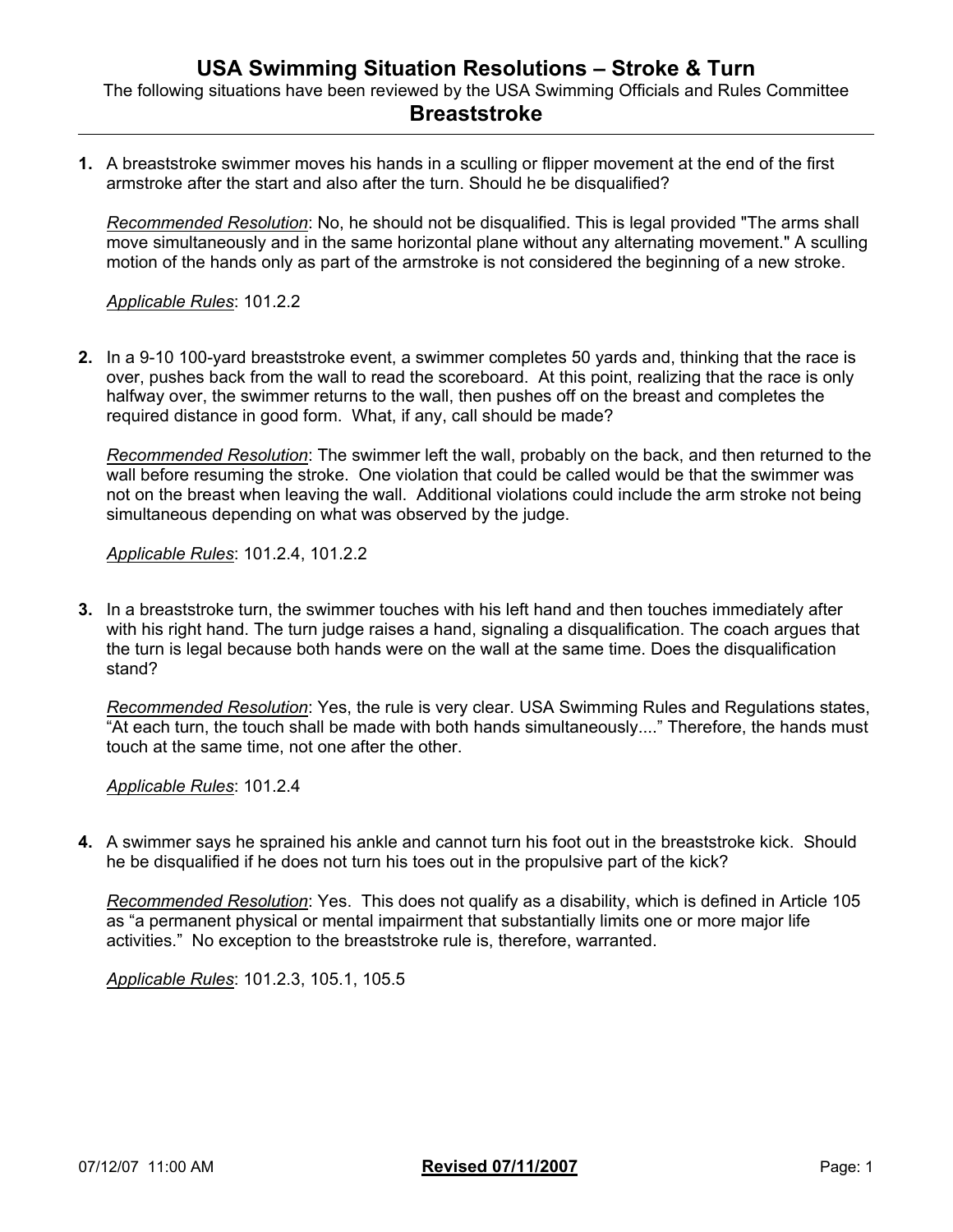**5.** While swimming the breaststroke, a swimmer touches the wall at the turn with both hands at the same time. However, the swimmer's left hand was at the top of the wall while his right hand touched well below the surface of the water. The turn judge raised her hand and the swimmer was disqualified. Was the call correct?

*Recommended Resolution*: No, the call was not correct. The breaststroke turn rule states that "the touch shall be made with both hands simultaneously at, above, or below the water surface." This allows the swimmers hands to be on different levels when they touch the wall. They still need to touch the wall at the same time. The same is true for the touch at the finish of the race.

*Applicable Rules*: 101.2.4

- **6.** In a senior 100-yard breaststroke event, the turn judge recommends a disqualification because the swimmer in lane 2 was not on his breast when leaving the wall at the first turn. Upon quizzing the turn judge about what was observed, the referee determines that the judge observed the following sequence of events:
	- The turn judge picks up the swimmer in lane 2 as the swimmer is headed away from the wall
	- The turn judge sees that the swimmer is not on his breast
	- The turn judge shifts her eyes to the feet of the swimmer and sees that they are off the wall
	- The turn judge raises her hand.

Should the swimmer be disqualified?

*Recommended Resolution*: The swimmer should not be disqualified. The rule requires that "From the beginning of the first arm stroke after the start and after each turn, the body shall be kept on the breast". In the sequence that was described, it is possible that the swimmer's feet were still on the wall when the turn judge observed the swimmer not on the breast. By the time the turn judge's eyes had shifted to the feet of the swimmer, the swimmer had left the wall. To give the swimmer the benefit of the doubt, the turn judge must first observe the swimmer leave the wall and then check the position of the shoulders.

*Applicable Rules*: 101.2.2

**7.** Coach Smith is teaching his swimmers to do what he believes is a faster technique of getting to the wall on the breaststroke finish. He wants his swimmers, when they are inside of the backstroke flags, to stay completely under the water and not take any breaths. It takes several complete cycles while wholly submerged before the swimmers touch. Is this legal?

*Recommended Resolution*: No. During the swim some part of the swimmer's head shall break the surface of the water at least once during each complete cycle of one arm stroke and one leg kick. Also, at the turn and finish, the head may be submerged after the last arm pull prior to the touch, provided it breaks the surface of the water at some point during any part of the last complete or incomplete cycle preceding the touch.

*Applicable Rules*: 101.2.2, 101.2.4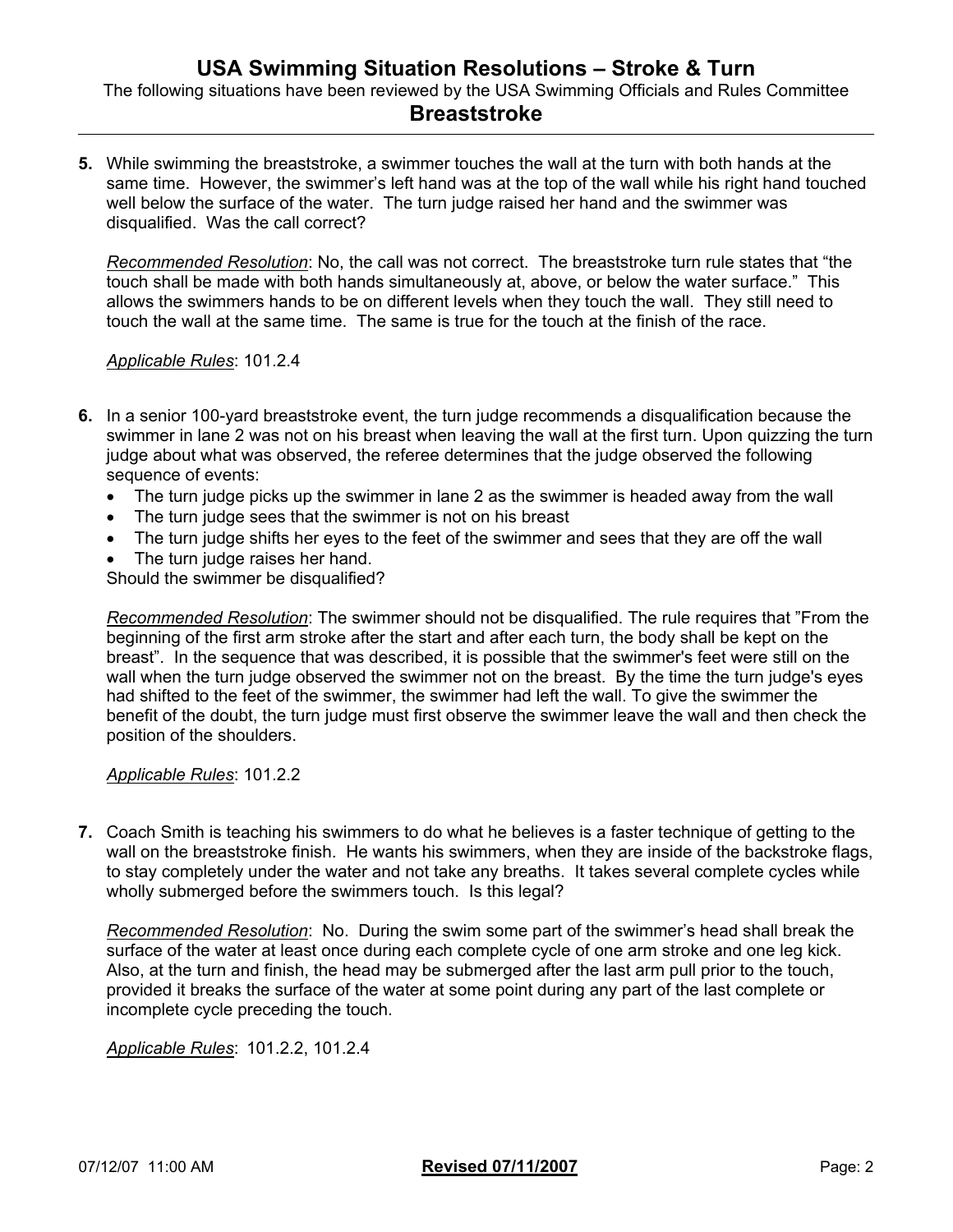**8.** Because the elbows can come out of the water legally at the finish of the breaststroke, John's coach is telling him that the hands can only touch simultaneously while they are out of the water at the finish or turns. Is this correct?

*Recommended Resolution*: No. At each turn and the finish the touch shall be made with both hands simultaneously at, above, or below the water surface.

*Applicable Rules*: 101.2.4

**9.** During the breaststroke, Bob was disqualified for a simultaneous touch with one hand under the water and one hand above the water but not in line with the water surface. He was on the breast at the finish. Is this a valid DQ?

*Recommended Resolution*: Bob should not have been disqualified and the DQ should be overturned. The touch may be made with both hands simultaneously at, above, or below the water surface.

*Applicable Rules*: 101.2.4

**10.** When Peter left the wall at the first turn of the 50-yard breaststroke he was on his back and got disqualified. Should Peter have been disqualified?

*Recommended Resolution*: Yes, because he needs to be on his breast when he leaves the wall.

*Applicable Rules*: 101.2.2

**11.** After a turn in the 100-yard breaststroke, Peter took his first stroke immediately after he turned, while his shoulders were past vertical toward the breast. Another official watching this action questioned why he was not disqualified. Can you make the call on this situation?

*Recommended Resolution*: Since Peter was toward his breast the key is whether the arms were in the same horizontal plane at their first stroke. As no observation was reported regarding the arms, there should be no disqualification.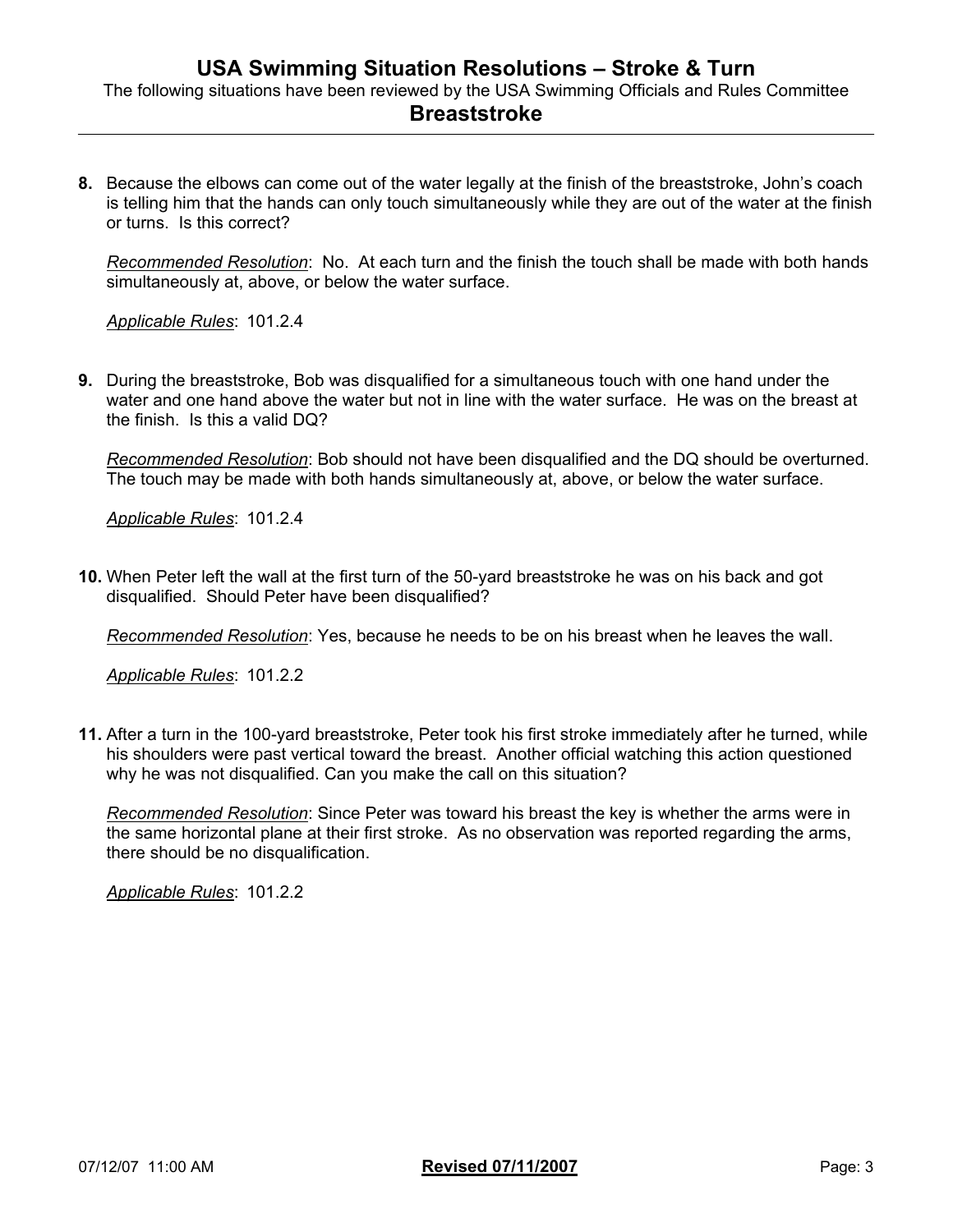**12.** At a novice meet, the Referee told the coach that the swimmer from his team swimming the breaststroke was disqualified because his body was not horizontal toward the breast when the first arm stroke began. Is this a correct disqualification for this stroke?

*Recommended Resolution*: This is incorrect. The rulebook states "from the beginning of the first arm stroke after the start and after each turn, the body shall be kept on the breast." The swimmer should not be disqualified.

*Applicable Rules*: 101.2.2

**13.** A swimmer swims her breaststroke so that her hands are completely under the water when the hands are pushed forward together from the breast. When she was an age group swimmer she was told that she could not recover with her hands and her arms out of the water. Is this correct?

*Recommended Resolution*: No, it is not. The hands may be recovered on, under, or over the water. The elbows need to stay under the water during the recovery portion of the stroke except for the final stroke before the turn, during the turn and the last stroke at the finish.

*Applicable Rules*: 101.2.2

**14.** To get further distance out of her breaststroke pulls, a young swimmer's hands are brought all the way down to his legs on each pull. Is this legal?

*Recommended Resolution*: It is not legal. The hands shall not be brought beyond the hipline, except during the first stroke after the start and each turn.

*Applicable Rules*: 101.2.2

**15.** Although a breaststroker's head breaks the surface of the water during each cycle, she was disqualified at a recent meet for not taking a breath during each cycle. Is this a valid DQ?

*Recommended Resolution*: There is no requirement to breathe at any specific point of any swim. The rulebook states, "some part of the swimmer<sup>1</sup>s head shall break the surface of the water at least once during each complete cycle of one arm stroke and one leg kick, in that order, except after the start and each turn the swimmer may take one arm stroke completely back to the legs and one leg kick while wholly submerged." There should be no disqualification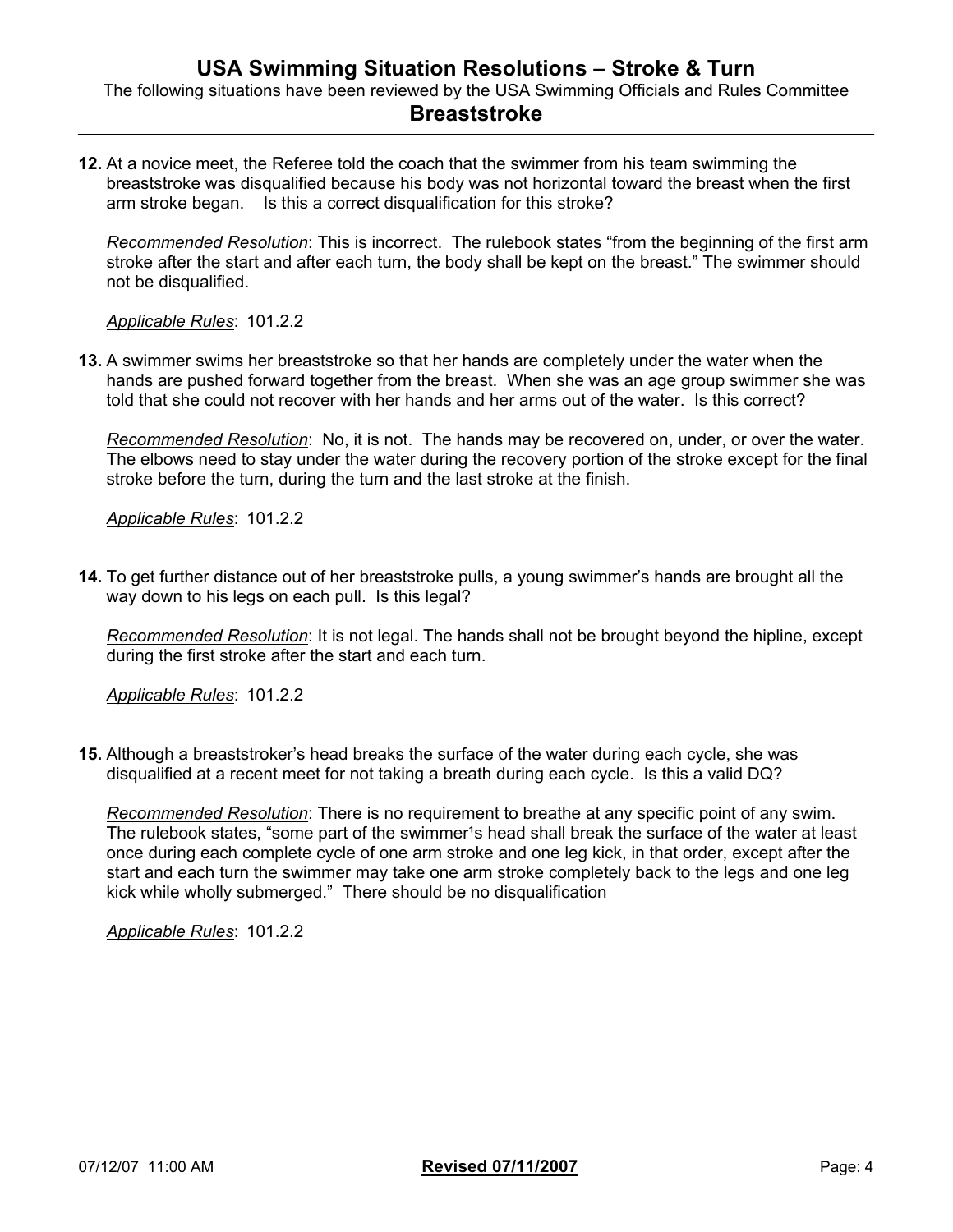**16.** After a deep forward start in the breaststroke, a swimmer takes one arm stroke completely back to his legs and then did a little butterfly kick followed by a breaststroke kick to get closer to the surface of the water. He was disqualified. Should the swimmer have been disqualified?

*Recommended Resolution* No. The swimmer is allowed "a single downward butterfly kick followed by a breaststroke kick…" while wholly submerged.

*Applicable Rules*: 101.2.3

**17.** An 8-year-old approaches the first turn in the 50-yard breaststroke. Prior to touching, he does a flip turn and pushes off the wall with both feet. Is this legal?

*Recommended Resolution*: No. The swimmer must touch the wall at the end of each length with both hands simultaneously. The swimmer should be disqualified.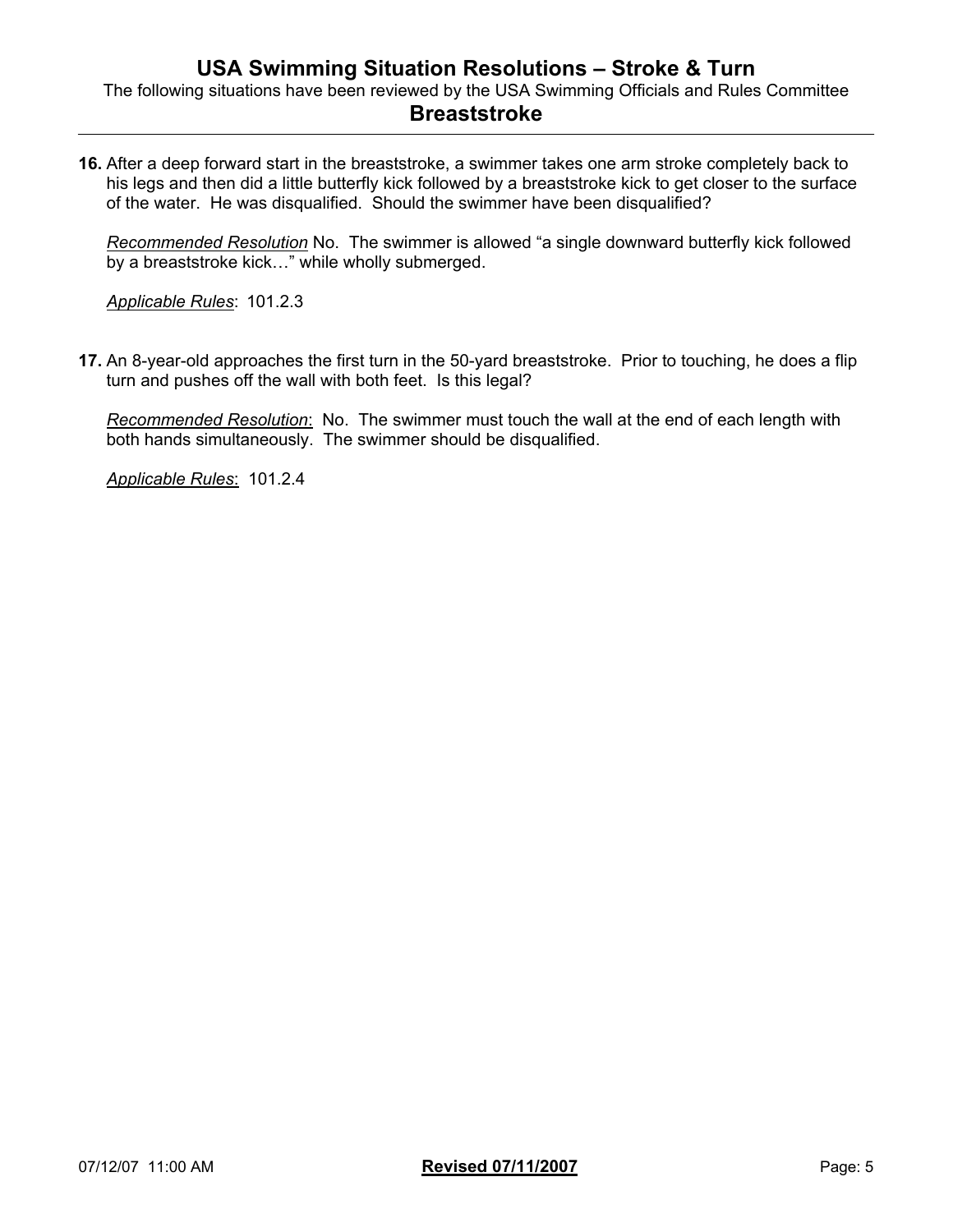**1.** At the turn in a 50-yard butterfly event, the turn judge recommends a disqualification for a one-hand touch. Upon quizzing the turn judge, the chief judge determines that the turn judge observed three swimmers in his jurisdiction come into the wall simultaneously. As the turn judge shifted his eyes across all three lanes, the turn judge observed the swimmer in lane 3 pulling away from the wall with only the left hand in contact with the wall. Because the turn judge did not observe the right hand of the swimmer in contact with the wall, he raised his hand to make a call. Is this a valid DQ?

*Recommended Resolution*: The chief judge should recommend to the referee that the call not be accepted. Stroke & turn judges should only call what they see, not what they don't see. While it is possible that the swimmer did not make a two-hand touch, it is also possible that a two-hand touch was made, but made before the turn judge had shifted his eyes to that lane.

*Applicable Rules*: 101.3.4

**2.** A swimmer in lane 3 of the 100-yard butterfly moves too close to the right lane line. During the recovery portion of an arm stroke the swimmer's right arm hits the lane line causing the right arm to trail the left arm over and into the water (alternating action). However, the swimmer then pulls both arms back simultaneously during the propulsive portion of the arm stroke. The stroke judge signals a disqualification. Is this a valid DQ?

*Recommended Resolution*: This was a correct call. In the butterfly both arms must be brought forward over the water and pulled back simultaneously. In this case, the swimmer's arms were not brought forward over the water simultaneously. The fact that the lane line prevented the swimmer from recovering both arms simultaneously is not germane to the judging of the stroke.

*Applicable Rules*: 101.3.2, 103.13.1

**3.** A senior age group swimmer comes off the 50-meter turn in the butterfly on his back with his arms fully extended and does two dolphin kicks (streamlined) before rolling onto his breast and taking his first arm pull. Is he disqualified?

*Recommended Resolution*: Yes, the DQ is justified. While a swimmer may do one or more leg kicks after the start and each turn in the butterfly, the swimmer's shoulders must be at or past the vertical toward the breast when the swimmer leaves the wall.

*Applicable Rules*: 101.3.2, 101.3.4

**4.** After the start of a butterfly event, a swimmer incorrectly believes that there has been a recall. He stands up but, realizing that no one else has stopped, he then resumes swimming. Is there a disqualification?

*Recommended Resolution*: Yes. Any swimmer who stands up in a stroke other than freestyle will be disqualified.

*Applicable Rules*: 102.10.5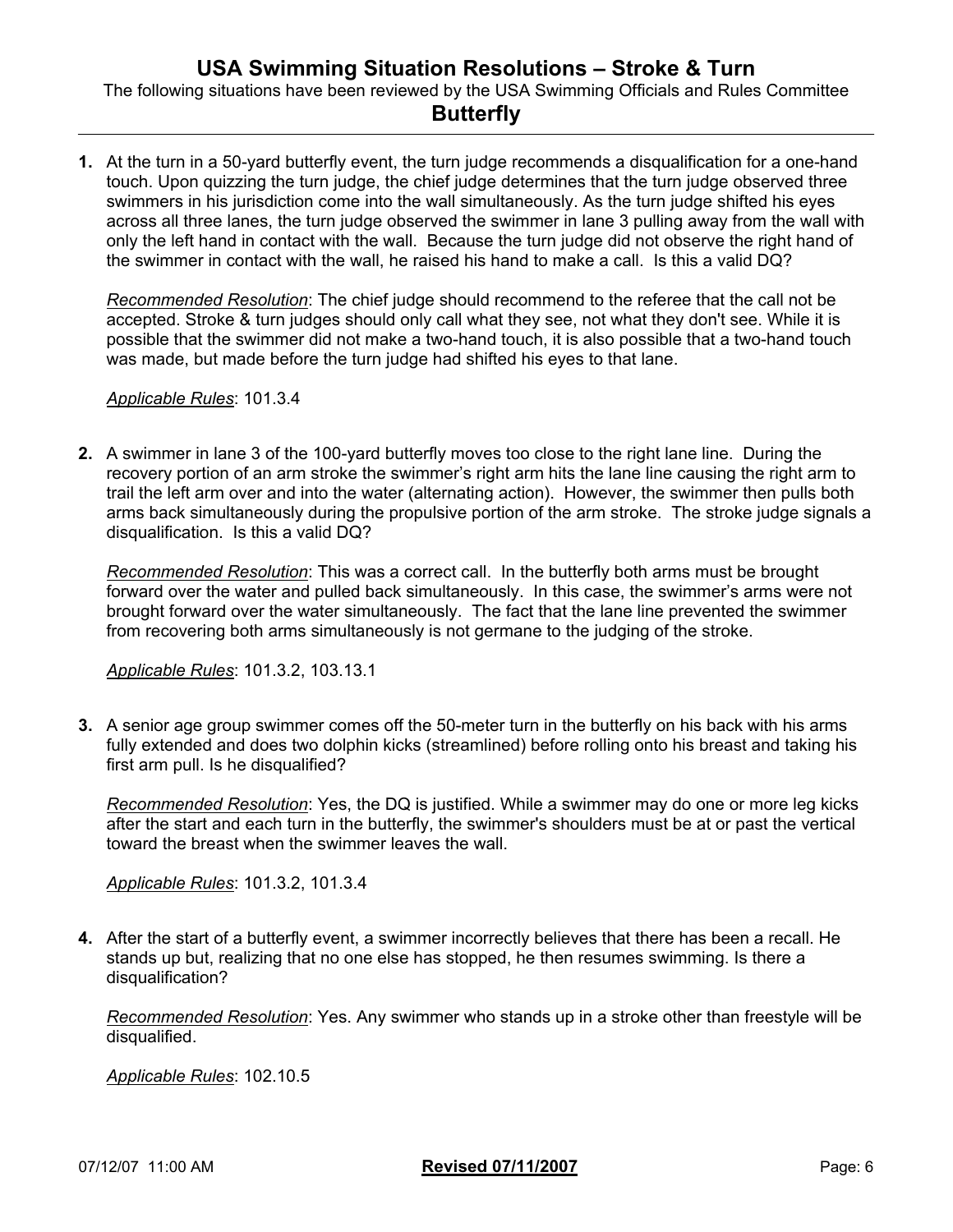The following situations have been reviewed by the USA Swimming Officials and Rules Committee

### **Butterfly**

**5.** Near the finish in a butterfly race, a swimmer starts his final stroke and finds himself too close-to the wall to make a full recovery, so he ducks his head under and reaches forward simultaneously with both hands underwater from the breast to touch. Is this legal?

*Recommended Resolution*: No, this is illegal according to USA Swimming Rules and Regulations. "Both arms must be brought forward over the water...."

*Applicable Rules*: 101.3.2

**6.** A swimmer in the 100 yard butterfly takes a simultaneous two-arm pull, kicks several times with her arms at her sides, brings both arms simultaneously forward over the water, keeps her arms stretched out in front of her for several kicks and then does another simultaneous two-arm pull. She repeats this process throughout the swim. Should she be disqualified?

*Recommended Resolution*: There should be no disqualification. There is no rule requiring an arm stroke between leg kicks. The swimmer may kick as many times as desired between strokes as long as both legs kick simultaneously.

*Applicable Rules*: 101.3.2, 101.3.3

**7.** The swimmer in lane 4 is a terrific butterfly swimmer, but he takes only one kick and then one arm stroke that brings him to the surface of the water. Is he allowed to take more strokes while under the surface of the water?

*Recommended Resolution*: No, he is allowed no more than one arm pull. He is allowed to kick as far as he wants just as long as he remembers to make sure his head breaks the surface before the 15 meter mark.

*Applicable Rules*: 101.3.2

**8.** At the officials' briefing, one of the presenters said that during the beginning of the first arm pull, the position of the body can be in any position, just as long as the head breaks the water surface before the 15-meter mark. What is wrong with this statement?

*Recommended Resolution*: The presenter should have said that from the beginning of the first arm pull, the body shall be kept on the breast.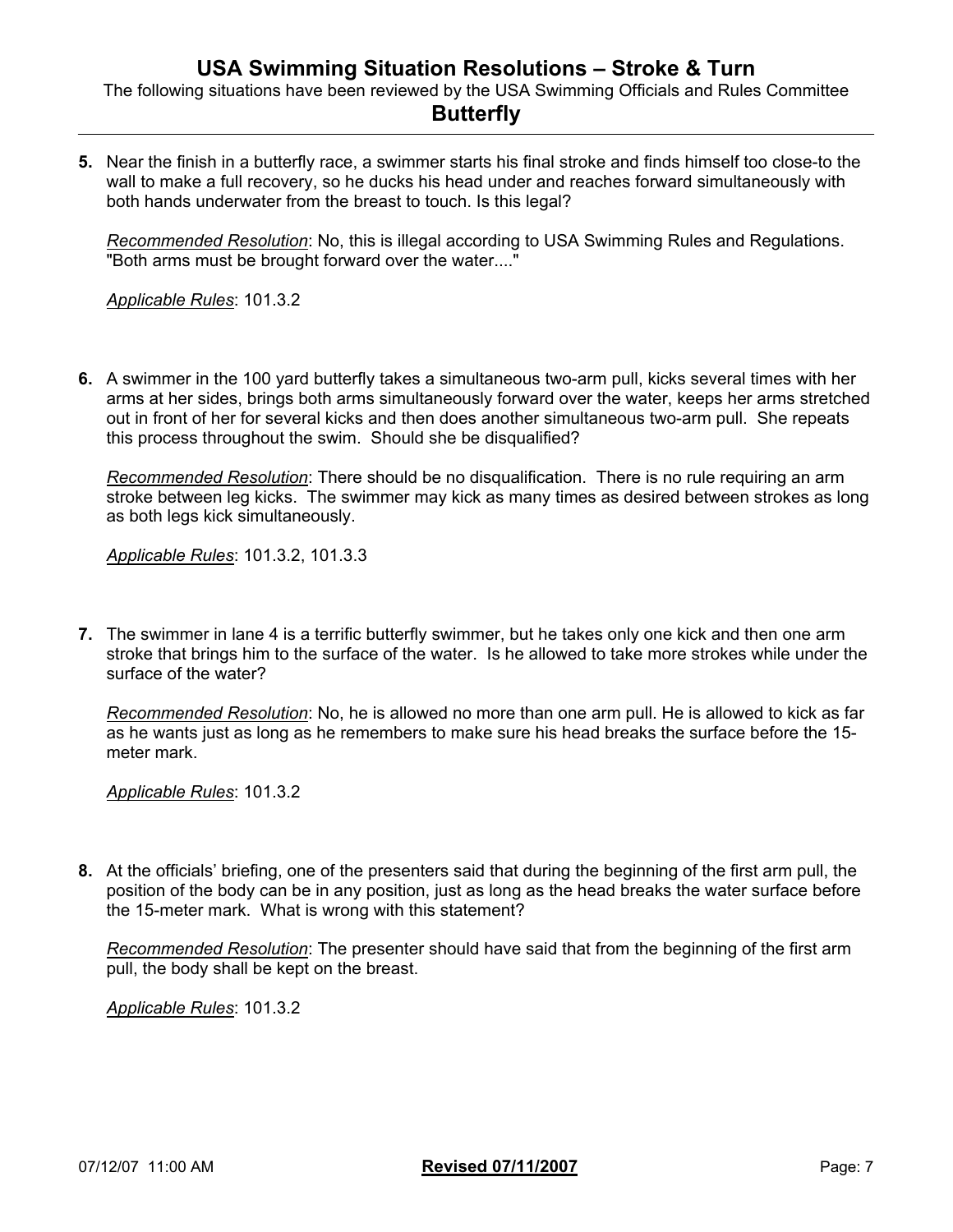The following situations have been reviewed by the USA Swimming Officials and Rules Committee

## **Butterfly**

**9.** The swimmer in lane 1 is young and has a hard time bringing her arms completely out of the water during the recovery portion of the butterfly. Every time she recovers her arms, only half of her arm clears the water surface. The official on the turn end of the pool disqualifies her for not recovering her arms completely out of the water. The coach goes to the Referee and protests the call. Was the call proper?

*Recommended Resolution*: No. Where the rule states, "Both arms must be brought forward over the water and pulled back simultaneously", any part of the arm recovering over the water is sufficient for satisfying this rule.

*Applicable Rules*: 101.3.2

**10.** A swimmer likes to keep his feet separated while kicking to the surface of the water at the beginning of the butterfly. He was disqualified for not having his feet and legs together while he was doing the butterfly kick. Is this a valid disqualification?

*Recommended Resolution*: No. The legs or the feet do not need to be on the same level.

*Applicable Rules*: 101.3.3

**11.** The swimmer in lane 7 completes her butterfly event with a two-hand touch. One hand is under the water and one hand is out of the water, above the water surface, on this simultaneous finish. The stroke and turn official disqualified her for not having both of her hands either out of the water or under the water. Should Martha have been disqualified?

*Recommended Resolution*: No, she should not have been disqualified. The touch may be made with both hands simultaneously at, above, or below the water surface.

*Applicable Rules*: 101.3.5

**12.** At our local championship meet, a coach noticed that many swimmers were dropping their shoulders after the final arm pull and prior to the touch. The coach believes and has taught his swimmers that they must keep their shoulders level with the water until the touch was made. Is the coach correct in his belief?

*Recommended Resolution*: No, the coach is incorrect. The rules do not address the position of the shoulders during the swim or approaching a turn. The rules only require that the body be on the breast, therefore the shoulder position at the turn or finish doesn<sup>1</sup>t have to be level with the water. The only time the rules mention shoulders is when the swimmer leaves the wall after a turn.

*Applicable Rules*: 101.3.4, 101.3.5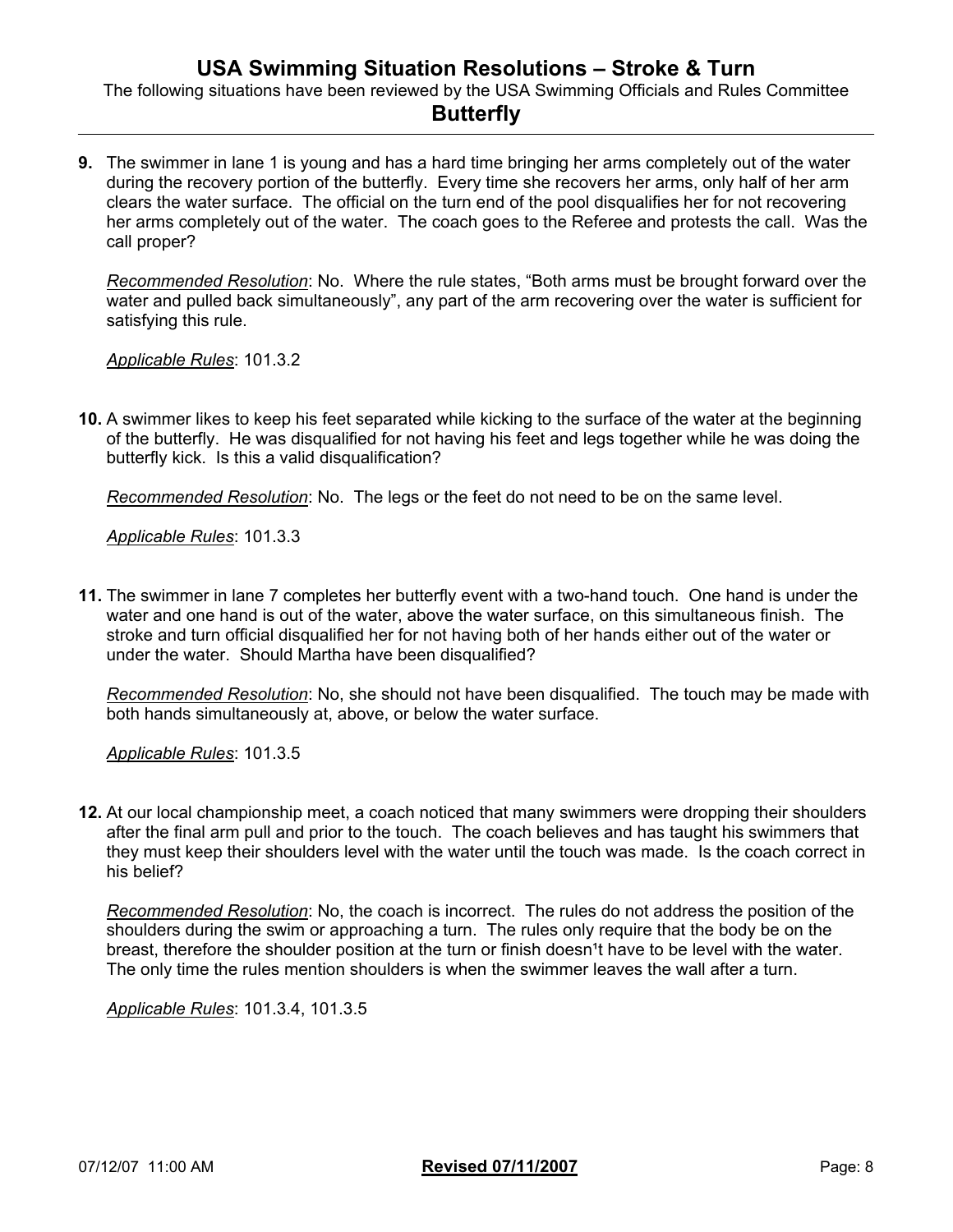**13.** In the 200-meter butterfly a swimmer approaching the finish takes a stroke, recovers and then dives for the wall doing a butterfly kick all the way in. As part of the dive, he submerges completely prior to touching the wall. Is this an infraction?

*Recommended Resolution*: As long as the turn judge can clearly see the entire body of the swimmer is fully submerged, then the swimmer should be disqualified. The rules state that the swimmer's head must break the surface of the water by the 15-meter mark and must remain on the surface until the next turn or finish.

*Applicable Rules*: 101.3.2

**14.** A swimmer in the 100-meter butterfly enters the water at the start and swims on her side without going past vertical toward the back. She performs a kick with both legs moving simultaneously without alternating but moving from side to side. The turn judge at the start end calls a disqualification stating that the swimmer did not perform a kick with an up and down motion. Should the DQ be accepted?

*Recommended Resolution*: The DQ should not be accepted. The view of the kick as up and down is relative to the swimmer's body.

*Applicable Rules*: 101.3.2, 101.3.3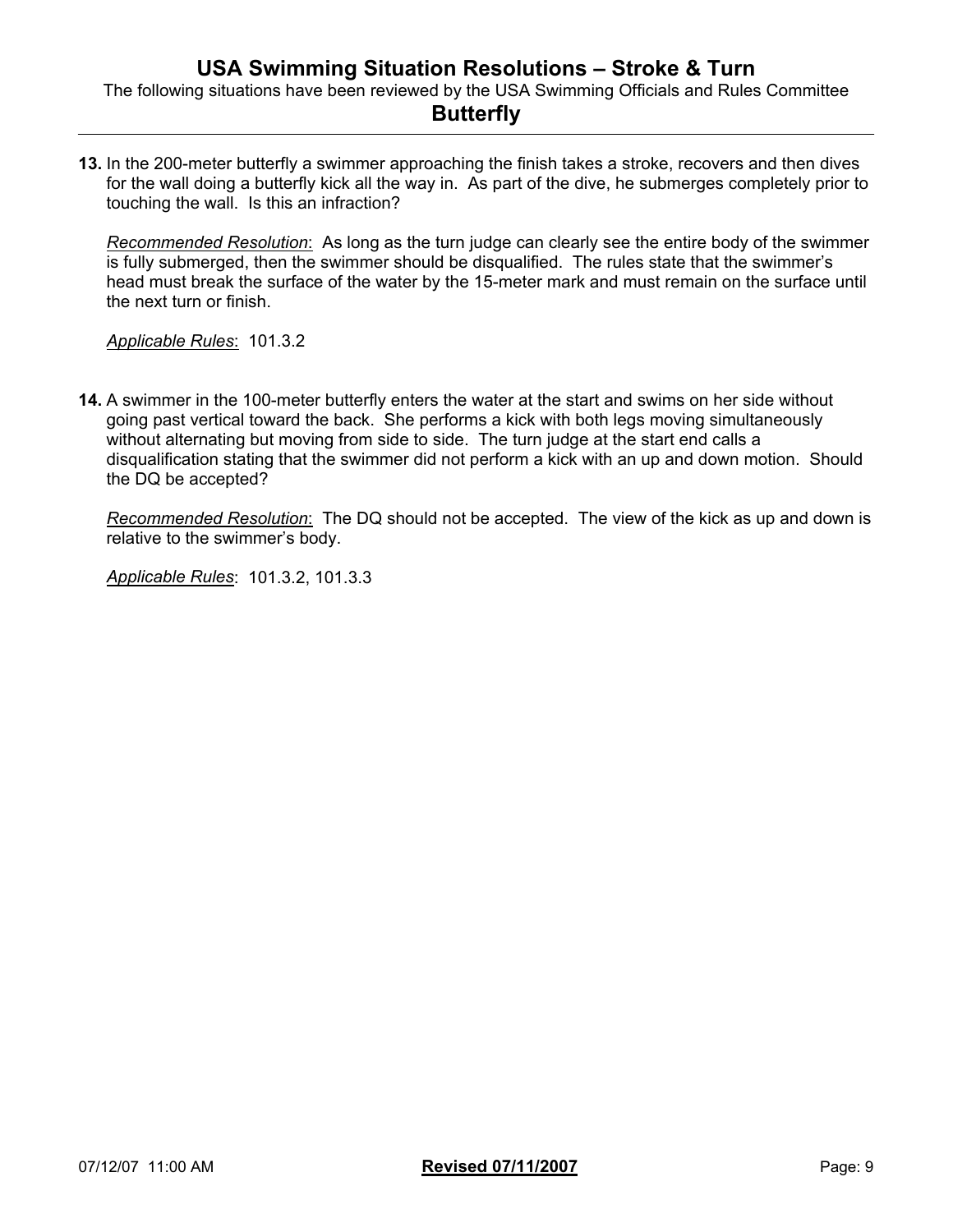**1.** There are yellow buoys on each lane line to mark the 15-meter distance but some buoys shift and slide haphazardly up and down the lane lines. The swimmer's head in Lane #6 breaks the water surface at the edge of the buoy in her lane but the marker in Lane #7 is passed. Is this a DQ?

*Recommended Resolution*: No -- placement of distinctive colored floats or markers on every lane line must be uniformly set at the 15-meter distance. However, floats "float" and the swimmer should be given the benefit of the doubt by judging the 15 meter mark by the "most generous" of all the appropriate floats in the pool.

*Applicable Rules*: 103.13.1, 102.13.2

**2.** A swimmer in backstroke who has gone past vertical with the shoulder makes the backstroke turn but fails to touch the wall and sculls back to touch. The turn judge reports this as a disqualification. Is this a valid DQ?

*Recommended Resolution*: Yes.

*Applicable Rules*: 101.4.3.

**3.** In a backstroke event, a swimmer stands up in the middle of the course. He does not walk or spring off from the pool bottom, but rests and then resumes swimming. Is there a disqualification?

*Recommended Resolution*: Yes. Once the swimmer stands, he is no longer on his back. The rulebook states "The swimmer shall push off on his back and continue swimming on the back throughout the race." Moreover, a swimmer is not permitted to stand on the bottom during any stroke other than freestyle.

*Applicable Rules*: 101.4.2, 102.10.5

**4.** In a backstroke start, a swimmer keeps his toes under the water until the gun sounds and then slides them up and takes off from the gutter. Should any action be taken?

*Recommended Resolution*: USA Swimming Rules and Regulations states, "Standing in or on the gutter or bending the toes over the lip of the gutter before or after the start is prohibited." Since the infraction took place after the start, the stroke and turn judge should make the disqualification call.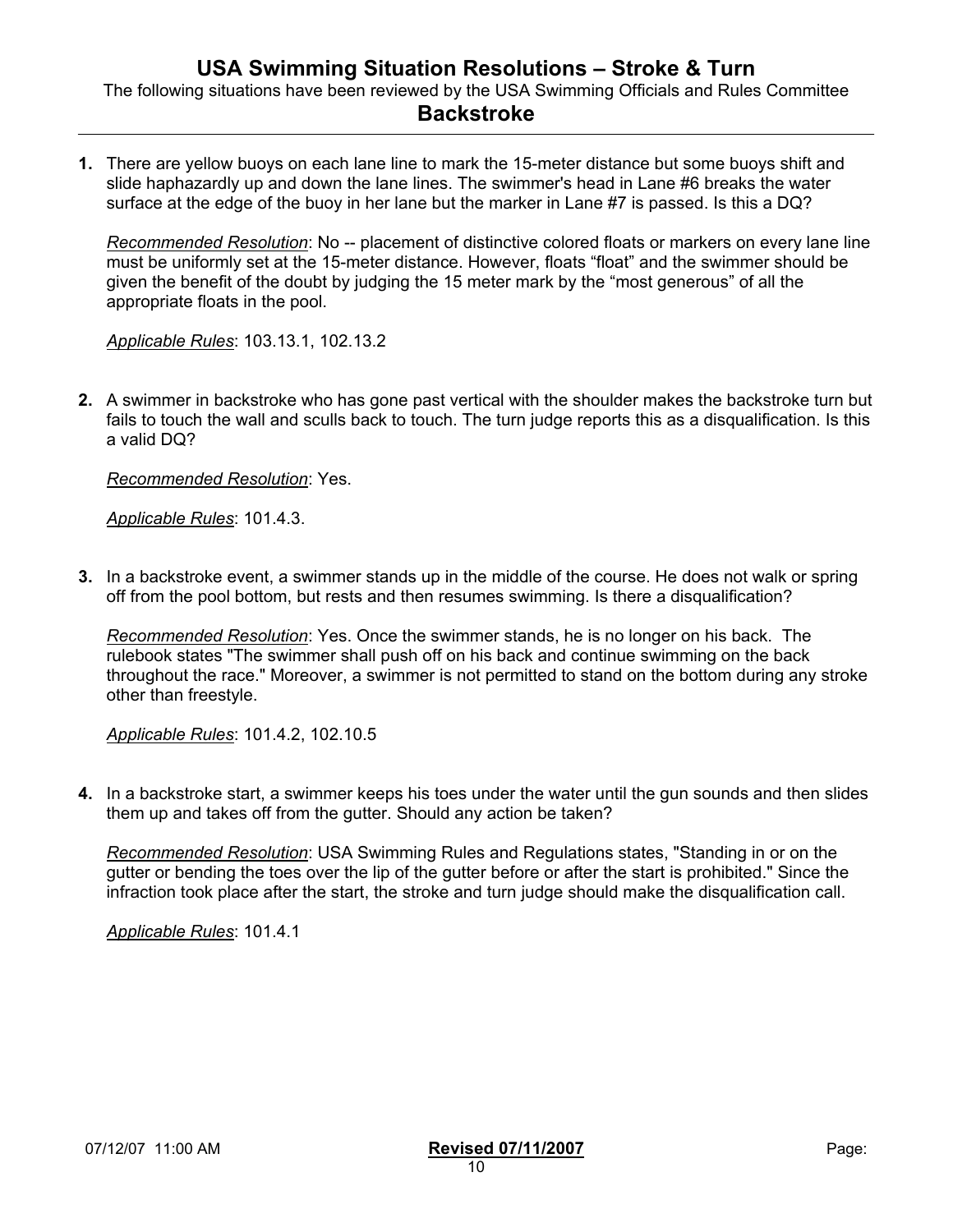**5.** Mary was swimming the 100-yard backstroke. At the first turn, the turn judge indicated a disqualification stating that the swimmer missed the wall on the turn. Mary and her coach both say that she did touch the wall and that her feet just slipped. They also state that Mary could not have pushed off the wall if she didn't touch it.

*Recommended Resolution*: Stroke and turn judges are taught to call what they see and not what they don't see. This philosophy is most evident in the missed touch at the turn where it is a requirement of the turn judge to say, "the swimmer did not touch the wall" rather than "I didn't see the swimmer touch the wall." The judge also cannot infer an infraction from other evidence such as a slow departure from the wall that normally accompanies a missed touch. The coach and/or swimmer should go to the referee and question him/her about the call. It is the duty of the referee to make sure that the call was, in fact, correct by checking with the judge and reviewing exactly what the judge saw. The referee should find out exactly how the judge knew the swimmer missed the wall.

*Applicable Rules*: 101.4.3, 102.13.1

**6.** During the 50-yard backstroke a swimmer in lane 4 approaches the turn. When the swimmer moves past vertical towards the breast to make a flip turn, he finds himself in contact with the wall. With out doing a flip turn the swimmer leaves the wall past vertical towards the back. What action should the turn judge take?

*Recommended Resolution*: No action is required. During the turn the shoulders may be turned past vertical toward the breast after which a continuous single arm pull or a continuous double arm pull may (not required) be used to execute the turn. As the turning action was continuous, there should be no disqualification.

*Applicable Rules*: 101.4.3

**7.** After the start of the backstroke the swimmer in lane 2 breaks the surface of the water. He then resubmerges and re-surfaces prior to reaching the 15-meter mark. The swimmer remains on the surface for the duration of the race except as permitted in the turns. What, if any, is the proper call?

*Recommended Resolution*: The swimmer is permitted but not required to be completely submerged prior to reaching the 15-meter mark. There is no call.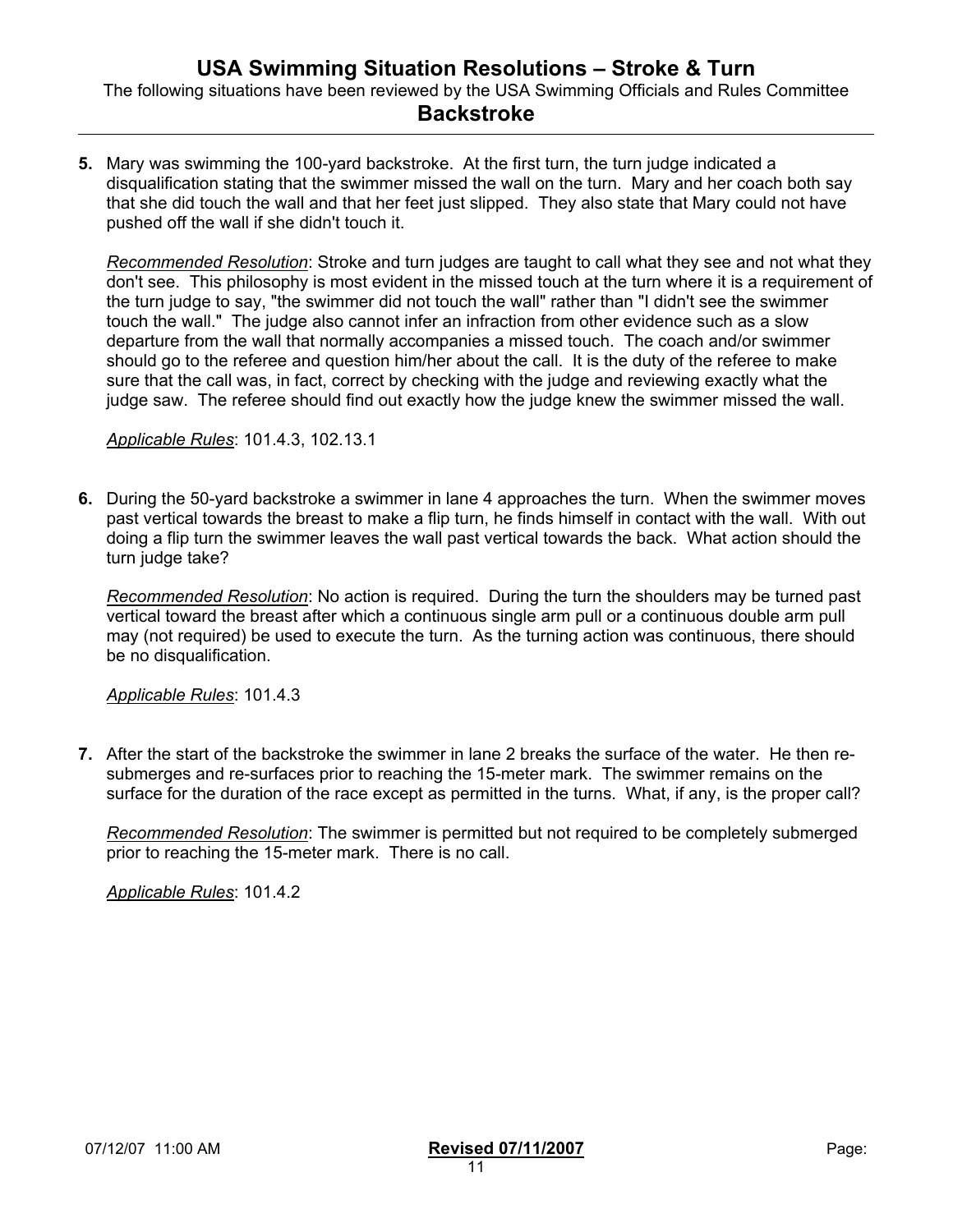**8.** A young swimmer approaches the turn of the 50-yard backstroke. The swimmer rolls from the back to the breast, takes a single arm pull and initiates his turn. After completing one full somersault-style turn, the swimmer returns to a position facing the wall without ever touching the wall. The swimmer looks up at the official and does another somersault turn, touching the wall this time, leaves on the back and finishes the race. The turn judge makes no call. Was this correct?

*Recommended Resolution*: The swimmer should be disqualified for failure to perform a continuous turn. The second "turn" is not part of the initial rollover turn and is viewed in the same way as sculling back to the wall.

*Applicable Rules*: 101.4.3

**9.** After passing under the flags and preparing for a turn during a 100-yard backstroke event, a swimmer turns past the vertical towards the breast and extends his arm while kicking. He does not take an arm pull but continues to kick into the wall then executes a flip turn, leaving the wall on his back. Should he be disqualified?

*Recommended Resolution*: The swimmer should be disqualified for a non-continuous turning action. As there is no initiation of the turning action after the shoulders pass vertical, the turning action is not continuous. The fact that the swimmer was kicking has no bearing on the disqualification.

*Applicable Rules*: 101.4.3

**10.** In an 8 & under 25-yard backstroke event, the stroke judge recommends a disqualification based on the fact that the swimmer swam elementary backstroke and not a "crawl" backstroke. Should the swimmer be disqualified?

*Recommended Resolution*: The swimmer should not be disqualified. The backstroke rules do not specify any particular stroke or kick requirements, only that the race be swum on the back. There is no requirement that the stroke must be "crawl" or that the kick be a flutter kick.

*Applicable Rules*: 101.4.2

**11.** A swimmer has a legal backstroke start with the toes and feet below the water surface. After the start the swimmer decided to try to get an advantage by raising his feet and pushing off with his toes curled over the lip of the gutter. Is this legal?

*Recommended Resolution*: Prior to the start it is the starter's responsibility to make sure the swimmer has the correct starting position. After the start if a swimmer curls his toes curled over the lip of the gutter it is the stroke or turn judge's jurisdiction. The judge for that lane should disqualify the swimmer.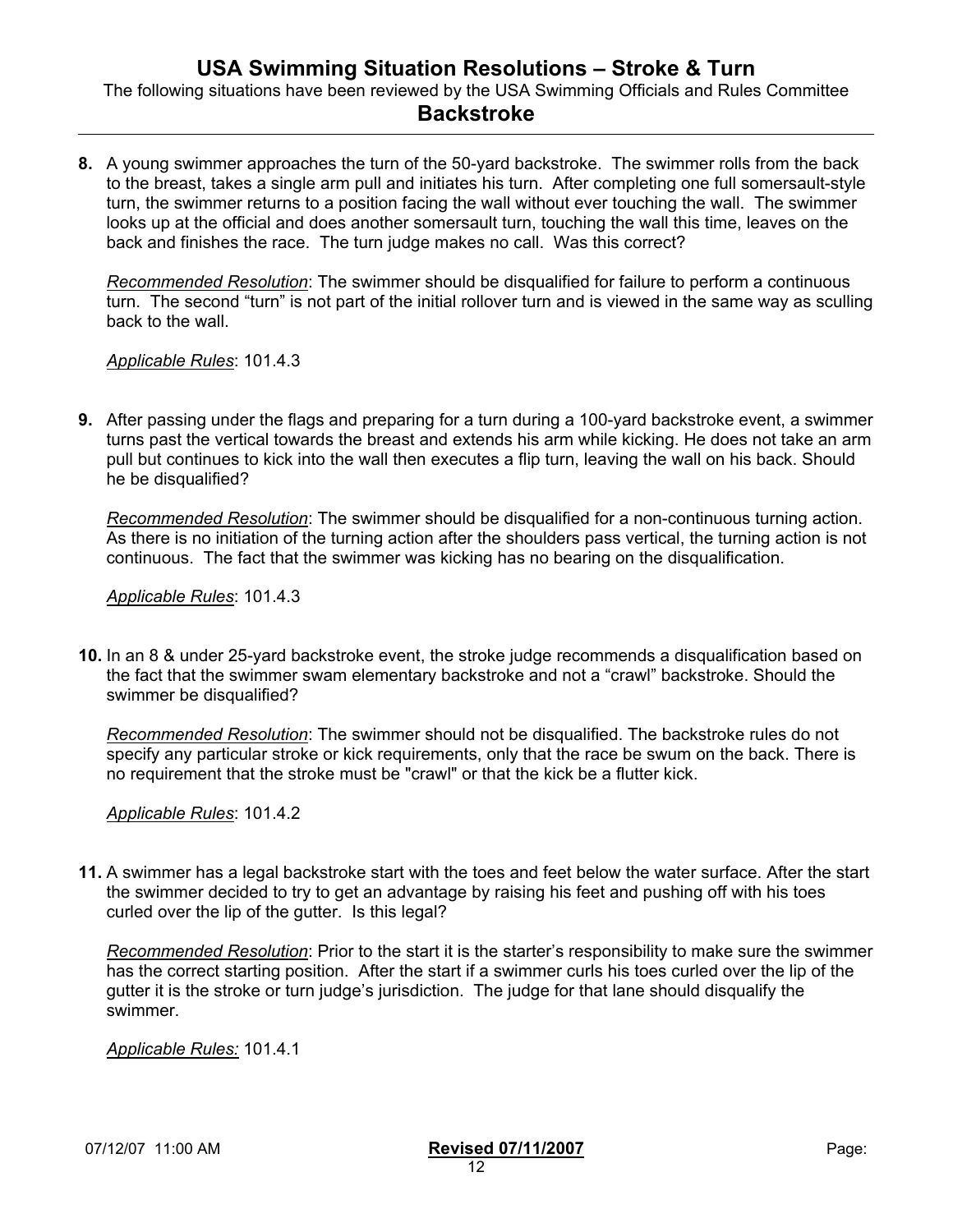The following situations have been reviewed by the USA Swimming Officials and Rules Committee

#### **Backstroke**

**12.** A swimmer was disqualified in a backstroke event when she stopped using the butterfly kick after the start and after each turn of this event. Was this DQ correct?

*Recommended Resolution*: The swimmer should not be disqualified. A backstroke swimmer can use any kind of kick while they are on their back.

*Applicable Rules*: 101.4.2

**13.** A swimmer was disqualified when, after turning past vertical toward the breast to make a turn, he somersaulted and failed to touch the wall with any part of his body but continued to swim the backstroke properly. Is this a valid DQ?

*Recommended Resolution*: Correct. Upon completion of each length, some part of the swimmer must touch the wall.

*Applicable Rules*: 101.4.3

**14.** During a backstroke turn a swimmer turned his shoulders past vertical toward the breast to make his continuous motion turn. While on the breast, he immediately took one single arm pull and then one continuous simultaneous double arm pull to execute the turn. He was disqualified for the double arm pull after the single arm pull. Is this DQ correct?

*Recommended Resolution*: Yes. During the turn the shoulders may be turned past the vertical toward the breast after which a continuous single arm pull or a continuous simultaneous double arm pull may be used to execute the turn. The swimmer can only use one continuous single arm pull or one continuous simultaneous double arm pull, but not both.

*Applicable Rules*: 101.4.3

**15.** A swimmer was disqualified when after swimming past the backstroke flags she turned her shoulders past vertical to start her turn and had to glide and was kicking while on her breast to get into position before she executed a single arm pull. All this motion, gliding and kicking was all continuous. Should the DQ stand?

*Recommended Resolution*: Yes. Once the body has left the position on the back, any kick or arm pull must be part of the continuous turning action.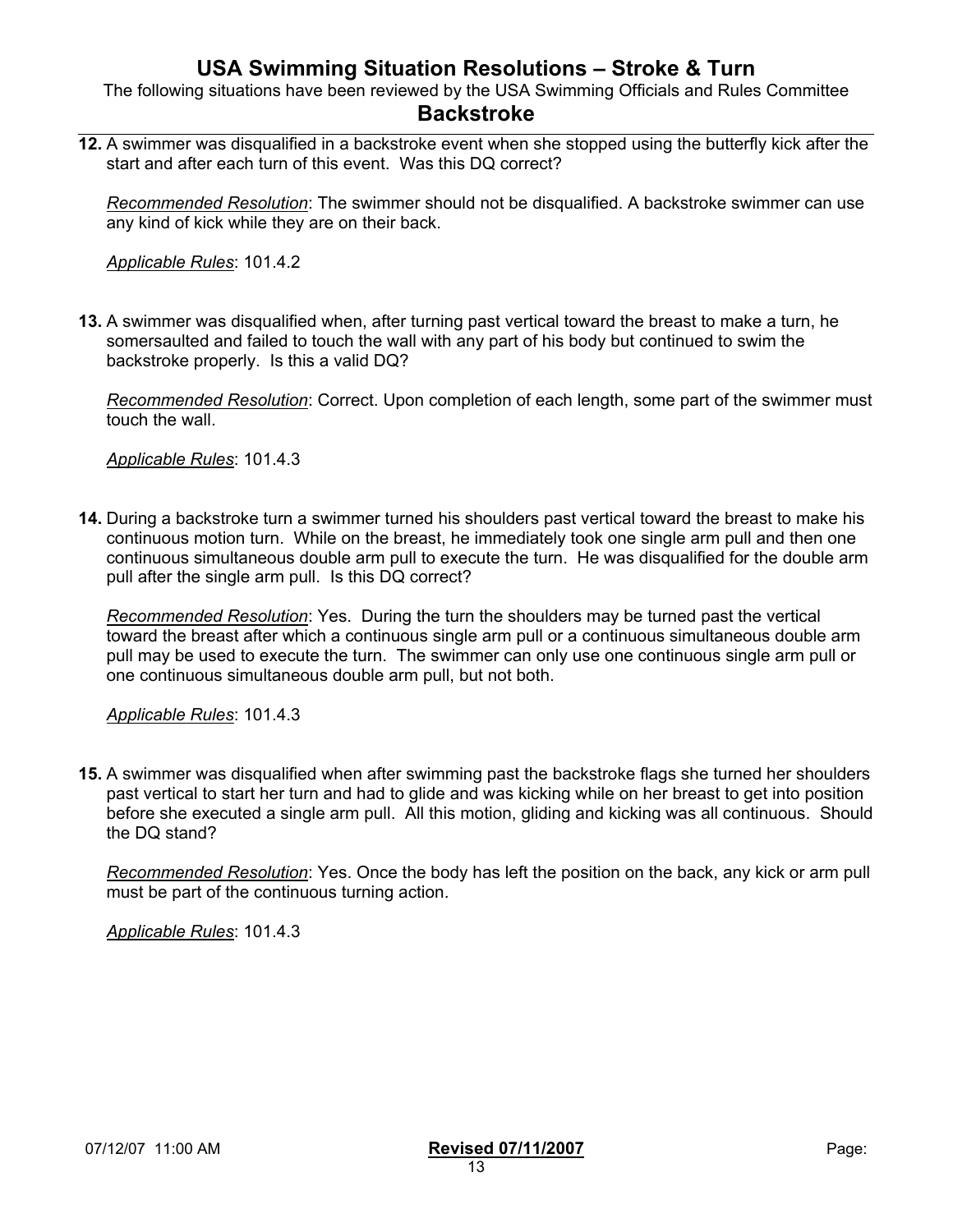**16.** A very young swimmer on his backstroke turn did not judge the wall and touched the wall with his elbow while on his back. He continued to swim even though the stroke and turn judge raised his hand to signify a disqualification. At the finish he touched with his head instead of his hand. The finish stroke and turn judge also raised her hand for a disqualification. Were these officials correct?

*Recommended Resolution*: No. Upon completion of each length, some part of the swimmer must touch the wall and at the finish of the race some part of the swimmer must touch the wall while on the back. Both disqualifications should be overruled.

*Applicable Rule*: 101.4.3 & 101.4.4

**17.** A swimmer finished the backstroke turn correctly and then as she left the wall and before she could get to her back, she fixed her goggles so they wouldn<sup>1</sup>t be resting on her nose. She was disqualified because she was not at or past vertical toward the back when she left the wall. Was the disqualification correct?

*Recommended Resolution*: Yes, she should have been disqualified because she didn't return to a position on the back by the time she left the wall. *Applicable Rules*: 101.4.3

**18.** A backstroker starts her race and surfaces prior to the 15-meter mark. She then re-submerges and resurfaces, again prior to the 15-meter mark. Is this legal?

*Recommended Resolution:* Yes. The rule states that "it shall be permissible for the swimmer to be completely submerged during the turn and for a distance of not more than 15 meters (16.4 yds) after the start and each turn. Note that the rule uses the word "permissible". Submersion is not a requirement.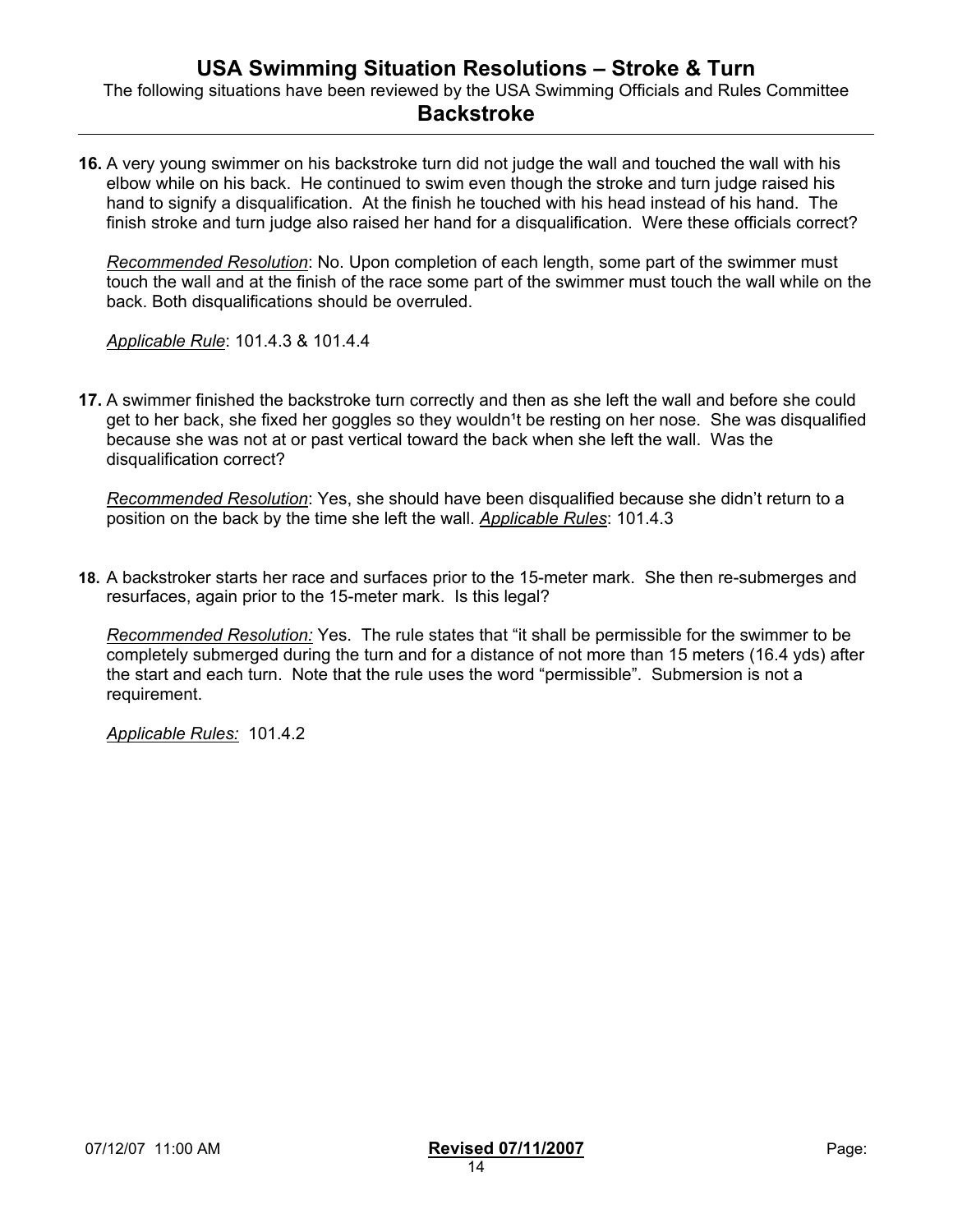**1.** A swimmer, toward the end of an 8&U 25-yard freestyle, grabs the lane line to rest and, in the process, pushes backwards toward the start end before resuming and completing the distance. What should be the outcome?

*Recommended Resolution*: There is no call to make. Forward motion while grasping the lane line is illegal; backward motion is not. Freestyle has no prescribed cycle or form so resting, floating and pushing back are not stroke violations.

*Applicable Rules*: 102.10.11, 101.5.2

**2.** A swimmer leaves the pool believing that he has finished his freestyle race. Finding out that he has not swum the correct number of lengths, he enters the pool again to finish. Is this legal or should he be disqualified?

*Recommended Resolution*: He should be disqualified. USA Swimming Rules and Regulations states, "...a swimmer must not leave the pool, or walk, or spring from the bottom."

*Applicable Rules*: 102.10.5

**3.** A swimmer believes he has finished a freestyle race and walks a few steps away from the wall. He is advised to swim two more lengths. He returns to the wall and completes the required distance. Should he be disqualified?

*Recommended Resolution*: The swimmer should be disqualified. USA Swimming Rules and Regulations states, "...a swimmer must not leave the pool, or walk, or spring from the bottom."

*Applicable Rules*: 102.10.5

**4.** During a 500-yard event, a swimmer misses the wall. The turn judge signals an infraction. At what should be the end of the race, the coach shouts, "swim another 50," and the athlete does so. Is there any limit to when a swimmer can go back and touch a missed wall? Does the disqualification stand? What if the event is 100 yards or 1,650 yards? Does the length of the race have any bearing on the disqualification?

*Recommended Resolution*: The disqualification should stand. USA Swimming Rules and Regulations require that the swimmer touch the wall upon completion of each length. When the swimmer makes the next touch at the opposite end of the pool, he has lost the opportunity to correct the missed touch. The length of the race has no bearing.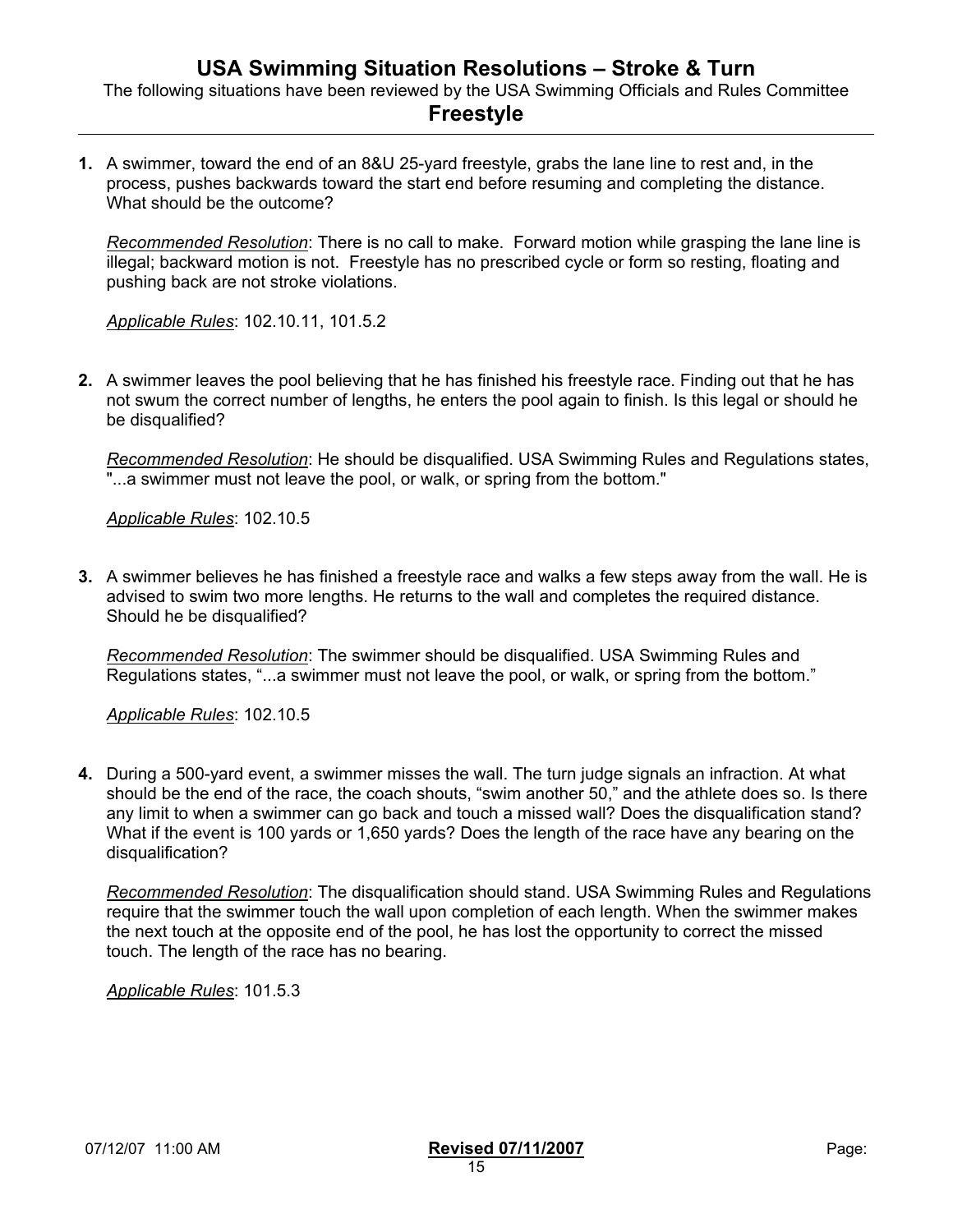### **Freestyle**

**5.** A swimmer likes to swim the butterfly. He would like to do the butterfly during the freestyle event. An official tells his coach that he can swim butterfly, but he can't alter the stroke at any time during the race. Was this a correct statement made by the official?

*Recommended Resolution*: No. In an event designated as freestyle the swimmer may swim any style. In a medley relay or an individual medley event, freestyle means any style other than butterfly, breaststroke or backstroke.

*Applicable Rules*: 101.5.2

**6.** A young swimmer can't make up his mind what stroke he wants to swim. During the first length of a 50-yard freestyle, he decided to do the backstroke and the butterfly during the first 25 yards and the breaststroke and freestyle during the last 25 yards. He did a forward start and then a corkscrew to get into position to do his backstroke. The official on the turn end of the pool raised his hand to disqualify him for not completing the backstroke until he touched the wall at the finish of the first 25 yards of this event. Was this a correct infraction?

*Recommended Resolution*: No. In an event designated as freestyle the swimmer may swim any style. In a medley relay or an individual medley event, freestyle means any style other than butterfly, breaststroke or backstroke.

*Applicable Rules*: 101.5.2

**7.** A swimmer got very tired on her 500-yard freestyle. She decided to stop and rest. By resting, her feet touched the bottom of the pool. After the short rest, she sprang from the bottom of the pool and completed the race. Should she have been disqualified?

*Recommended Resolution*: Yes. Standing on the bottom during a freestyle race shall not disqualify a swimmer, but a swimmer must not leave the pool, or walk, or spring from the bottom. Standing on the bottom during any other stroke shall result in disqualification.

*Applicable Rules*: 102.10.5

**8.** A young "freestyler" just completed the only turn in the 50-yard freestyle, but didn<sup>1</sup>t touch the wall. She started to swim and got as far as the middle of the pool when she decided to return to the turn end of the pool and touch without doing a flip turn. In the meantime, the official raised his hand and wrote a disqualification slip. Was this a valid disqualification?

*Recommended Resolution*: No the disqualification should be pulled. Upon completion of each length the swimmer must touch the wall. She should not have been disqualified if she went back and touched the wall at the turn end prior to touching the wall at the finish end.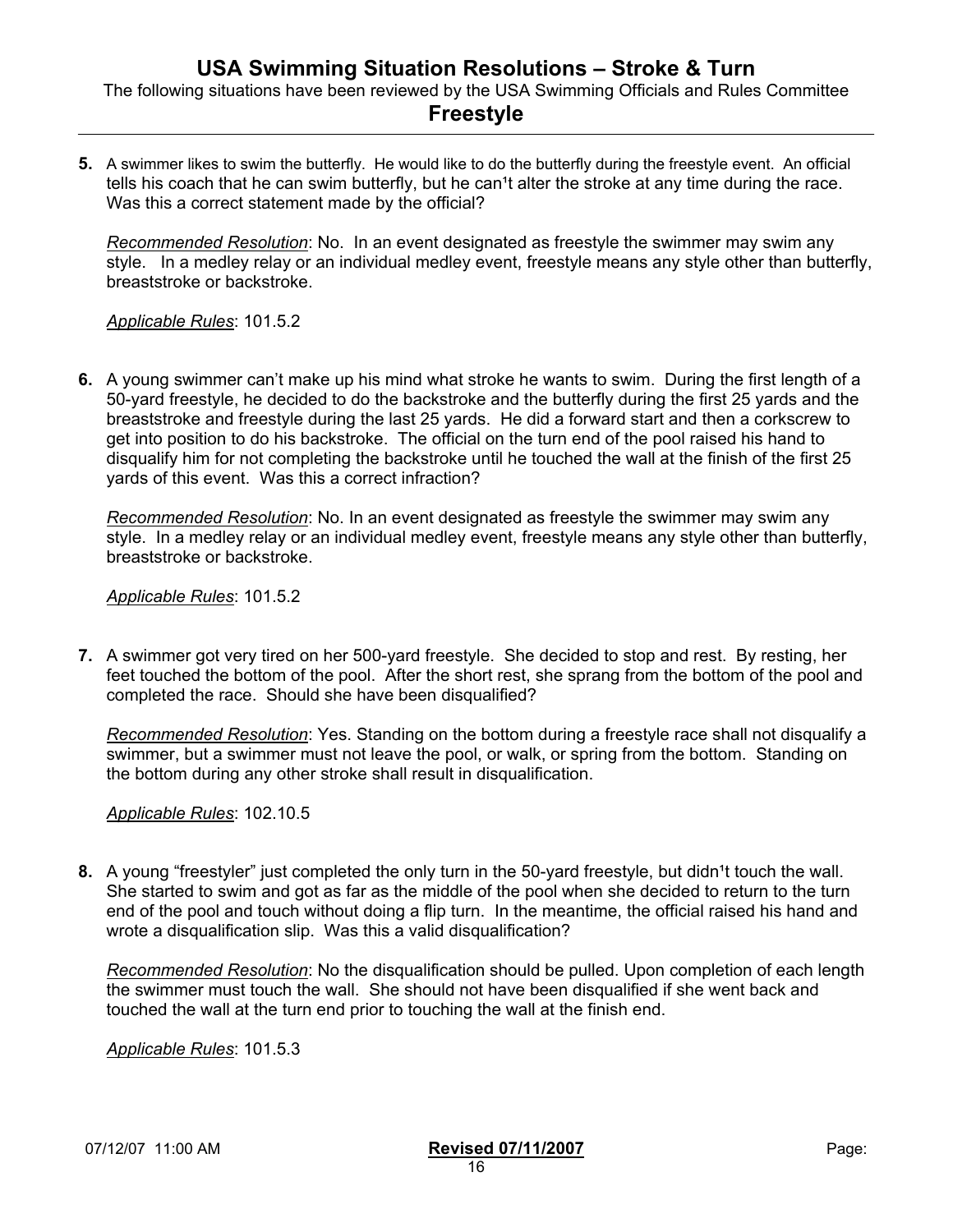The following situations have been reviewed by the USA Swimming Officials and Rules Committee

#### **Freestyle**

**9.** During the turn of the 50-yard freestyle, a swimmer got so close to the wall that only his toe touched the wall. At the finish, he touched the wall with his head because he was looking under the water at the swimmer in the next lane and not looking for the wall in his lane. Was this a legal touch at the turn and finish?

*Recommended Resolution*: Yes, upon completion of each length the swimmer must touch the wall and the swimmer shall have finished the race when any part of his person touches the wall after completing the prescribed distance.

*Applicable Rules*: 101.5.3 & 101.5.4

**10.** At a time trial, a swimmer in the 400-meter freestyle notifies the deck referee that he will be trying for a 100-meter split. After the first 100 meters, the swimmer sees that he has not made the desired time, swims about 25 meters out and then swims back to the start end and exits the pool. What infraction has occurred? When should the judge raise his hand?

*Recommended Resolution*: The swimmer has committed two infractions. The first is that he did not touch the wall at the completion of each length. Additionally, he left the pool prior to the completion of the race. The turn judge at the turn end should raise his hand when the swimmer starts to swim back to the start end from 25 meters out. The turn judge at the start end should raise his hand when the swimmer exits the pool.

Applicable Rules: 101.5.3, 102.10.5, 102.14.4A(1)(d)

**11.** In a 100-yard freestyle race, the turn judge observes the swimmer miss the wall at the first turn. When should the judge raise her hand?

*Recommended Resolution:* The judge should raise her hand when the swimmer starts swimming the next length after missing the wall. If the swimmer realizes his error, returns to the wall and touches it before reaching the other end of the pool, the judge can reverse her call.

*Applicable Rules*: 101.5.3, 102.10.1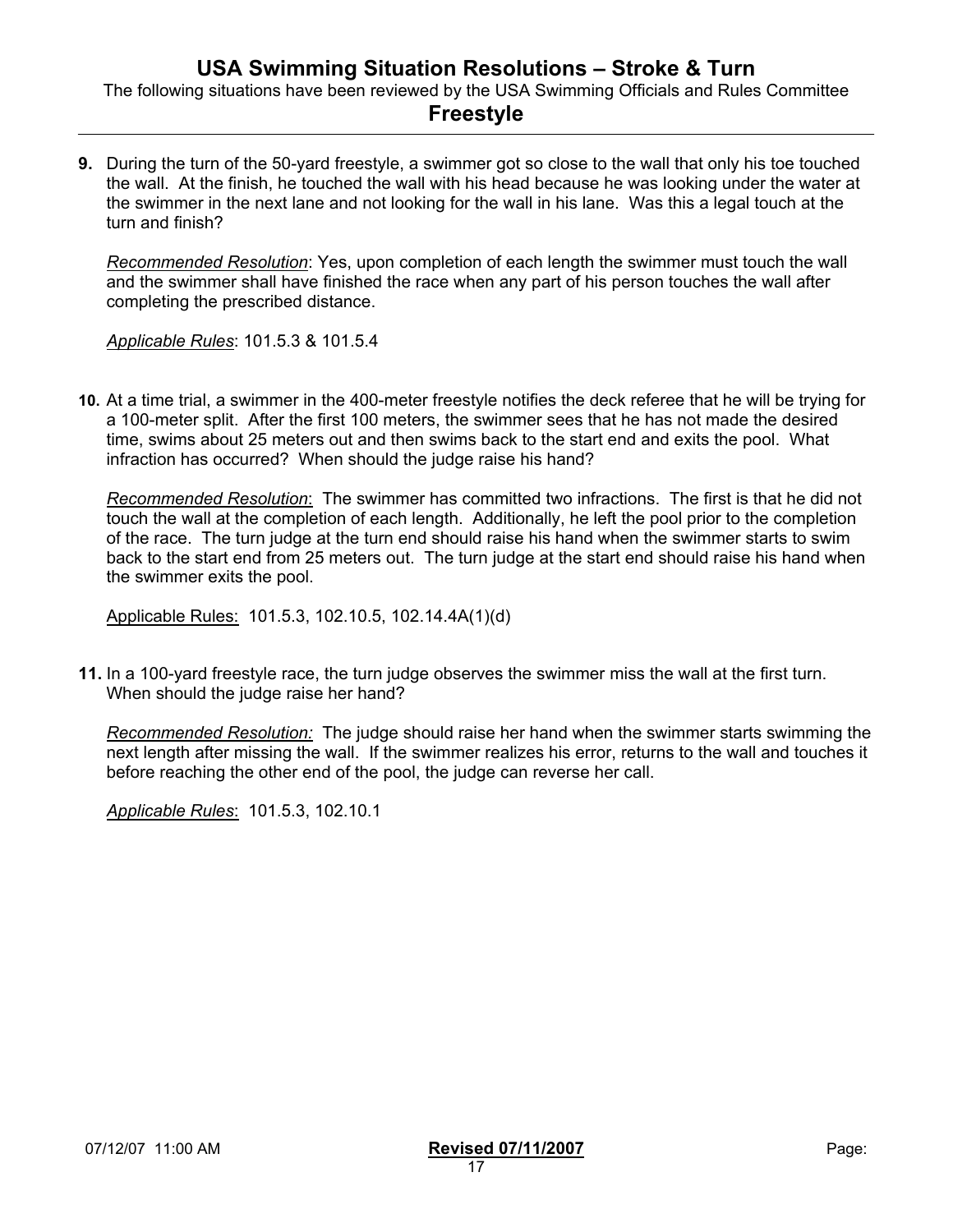**1.** During a 200-yard IM, a swimmer in the backstroke leg at the turn end rolls onto the breast and his out-stretched hand immediately touches the wall. The swimmer thereupon grabs the gutter, places one foot on the wall and the other in the gutter, clearly above the water surface. He pushes off past vertical toward the back and completes the event. Did a violation occur?

*Recommended Resolution*: No violation occurred. On intermediate turns in the IM, the stroke rules apply and it appears that there would be no possibility of a non-continuous turn if the touch occurred immediately upon rolling past vertical onto the breast. Once a legal touch has been made in any stroke, the swimmer may turn in any manner desired. The only requirement is that the swimmer must be "in a position on the back" when the feet leave the wall and according to the description this requirement was met.

*Applicable Rules*: 101.6.3A, 101.4.3, 5 June 1999 Rules and Regulations Committee Interpretation

**2.** During the 200-yard individual medley, a swimmer in the backstroke leg approaches the intermediate turn and starts to make a valid continuous turn. The swimmer's hand touches the wall immediately after turning onto the breast. The swimmer, now on the breast, grabs the gutter, places one foot against the wall and the other foot onto the gutter with the toes clearly above the water surface and on the gutter. The swimmer then pushes off on the back and finishes the last leg of the backstroke portion of the race. Is there an infraction?

*Recommended Resolution*: First, the turn is legal as the motion was continuous once the swimmer's shoulders went past the vertical up to the touch. Second, the rulebook (rule 101.3.1) states that "Standing in or on the gutter or bending the toes over the lip of the gutter before or after the start is prohibited". Since the swimmer placed his/her feet in the gutter a number of lengths after the start, there is no disqualification. The swimmer may not place his feet in or on the gutter immediately after the start. It is silent about the turn. There is no infraction.

*Applicable Rules*: 101.4.1, 101.4.3

**3.** In the 400-meter individual medley, the swimmer touches the wall at the end of the breaststroke leg with two hands simultaneously then does a flip turn before pushing off to start the freestyle leg. Is this legal?

*Recommended Resolution*: Yes it is. As long as the swimmer made a legal touch, they can turn in any manner desired before stating the next leg.

*Applicable Rules*: 101.2.4, 101.6.3B(3)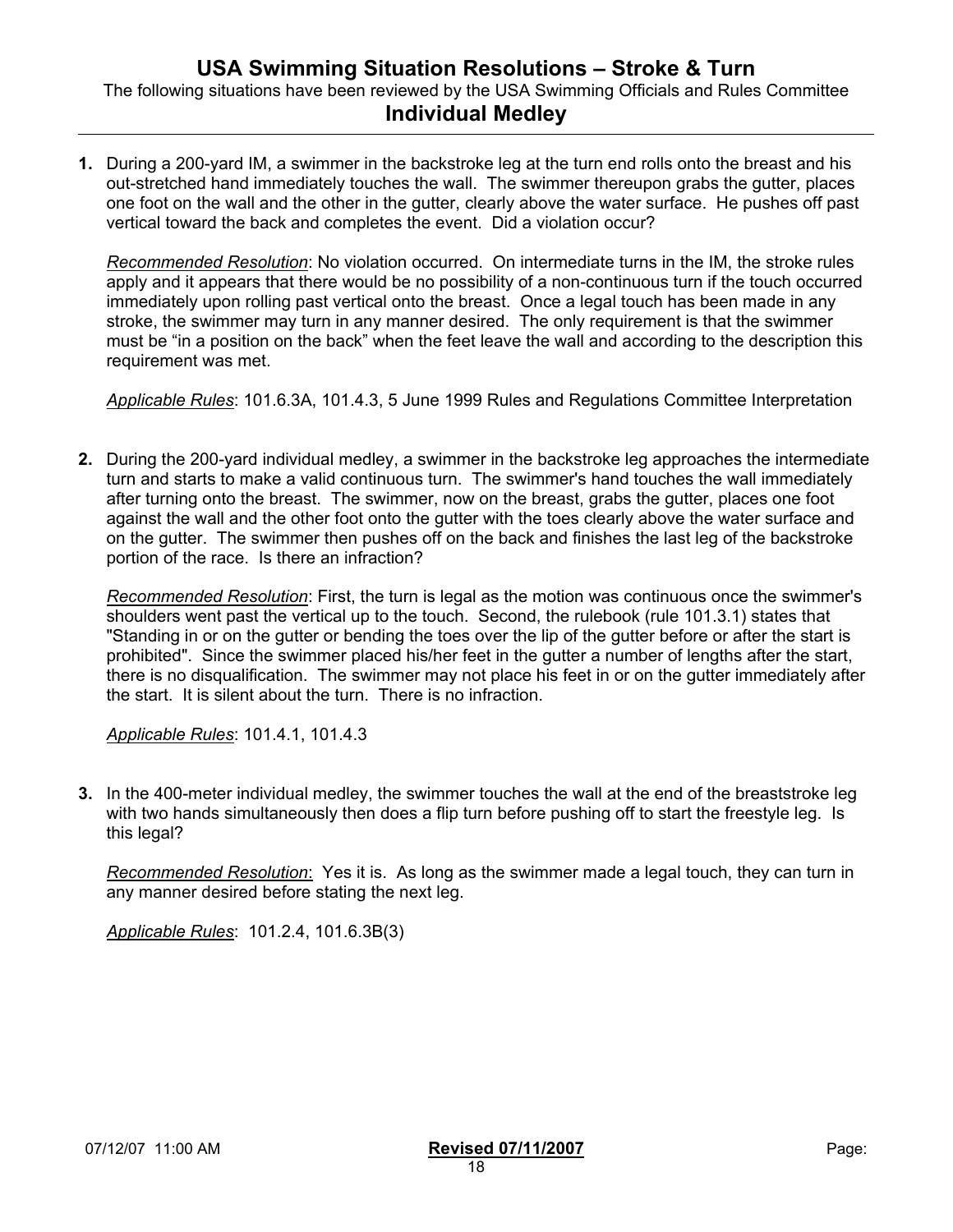The following situations have been reviewed by the USA Swimming Officials and Rules Committee

#### **Relays**

**1.** In the 400-yard medley relay, the backstroker for the team in lane 3 got into the water and had a legal start and swim. There was a legal exchange between the backstroker and the second swimmer. The second swimmer started swimming butterfly and continued until she had a legal touch which finished the second leg of the relay. The third swimmer did breaststroke and the anchor swimmer did freestyle. Was this legal?

*Recommended Resolution*: No, the medley relay is swum in the following order: backstroke, breaststroke, butterfly and freestyle.

*Applicable Rules*: 101.7.2

**2.** During the freestyle portion of the medley relay, the swimmer in lane 2 decided to do some butterfly and some freestyle. The relay team was disqualified because he was swimming the butterfly during the freestyle leg of the medley relay. Was this a valid disqualification?

*Recommended Resolution*: Yes it was. In a medley relay, freestyle means any style other than butterfly, breaststroke or backstroke. Therefore, swimming the butterfly, breaststroke or backstroke during the freestyle leg of the medley relay is not permitted.

*Applicable Rules*: 101.5.2, 101.7.2

**3.** During the 400-yard freestyle relay, the team in lane 6 decided to swim in medley relay order. They were disqualified for not swimming all freestyle. Was this correct?

*Recommended Resolution*: No. In an event designated freestyle the swimmer or swimmers may swim any style.

*Applicable Rules*: 101.7.1, 101.5.2

**4.** During the 200-yard medley relay, the breaststroke swimmer doesn't get out of the pool before it is time for the freestyle swimmer to make the final exchange with the butterfly swimmer. The team is disqualified because the breaststroke swimmer didn<sup>1</sup>t get out of the pool in time. Was this a valid disqualification?

*Recommended Resolution*: Yes, each relay team member must leave the water immediately upon finishing his/her leg, except the last member.